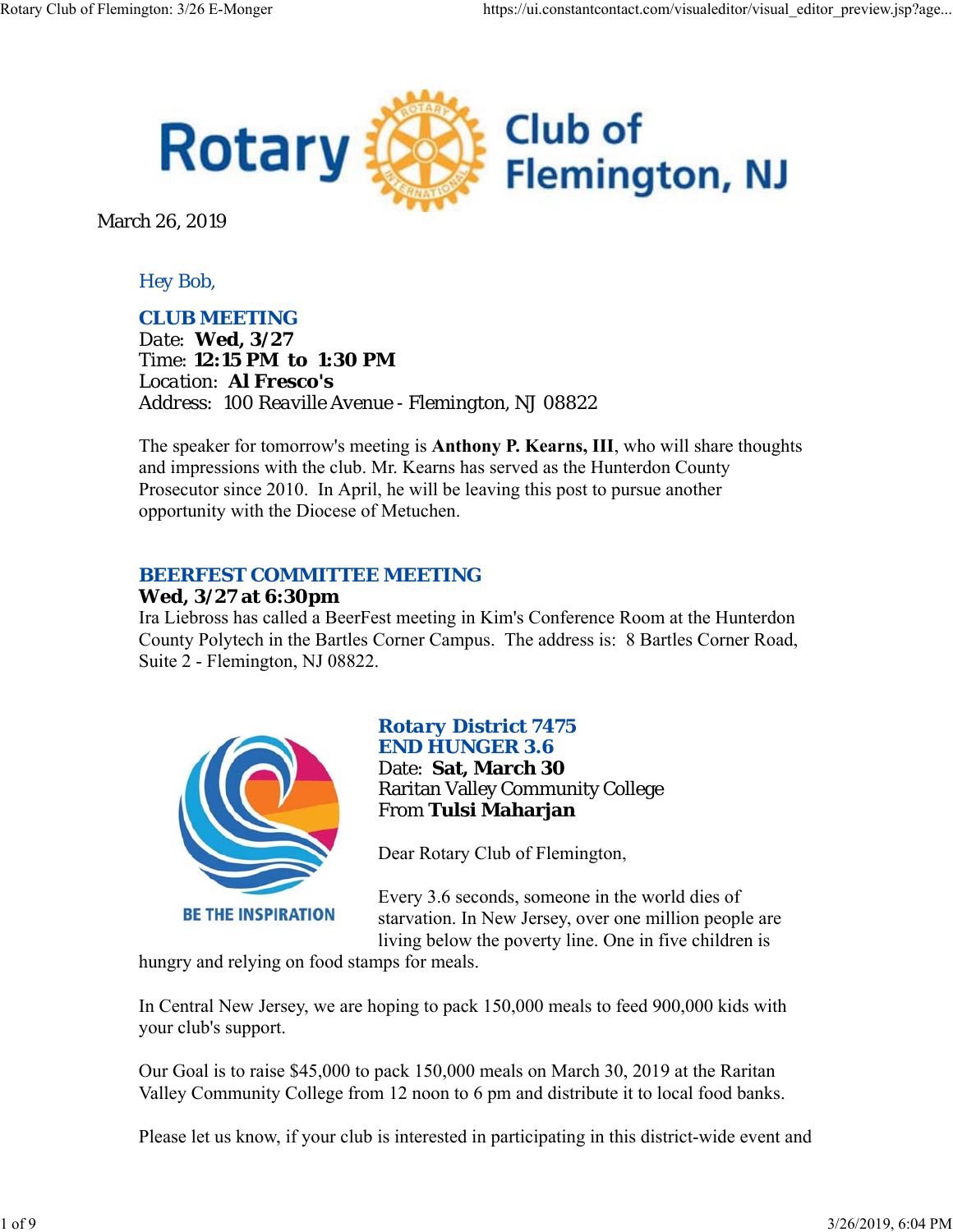how many bags of food your club might be interested in sponsoring? Your club's \$500 donation will sponsor 2000 bags of food and feed 12,000 children. Our goal in central NJ is to pack 150,000 bags of food.

## **PLEASE DONATE & VOLUNTEER**

To give and/or sign-up online, please visit: www.njrotary.org Please read for more information about the project. https://conta.cc/2DaFqGE

Thank you for Putting Humanity in Motion, Tulsi R. Maharjan

## *RIDES for JOHN ZULLO*

### **From Sandy Clark Updated 3/26/2019**

The following is an updated schedule for driving John Zullo to Wednesday Rotary meetings during the next several weeks. This will be revised as necessary in each weekly E-Monger. Scheduled drivers should contact Sandy Clark at least 24 hours before the Wednesday meeting if they are unable to drive. At the same time, John will call the scheduled driver at least a day in advance if he does not plan to attend the meeting.

### **Schedule of Drivers for John Zullo**:

- Mar. 27 Dick Stothoff
- Apr. 3 Harry Mazujian
- Apr. 10 Sandy Clark
- Apr. 17 Terry Martin
- Apr. 24 Ken Skowronek

## *The Nature of Things ART SHOW by Catherine Langley* Dates: **March 2 - 30** Hunterdon County Library

In the five years since she has retired, Catherine Langley (a long time prior member  $\&$ Past President of the Flemington Rotary Club) has been taking art lessons. She's now looking forward to sharing her art with everyone!

For the month of March, she'll have more than two dozen paintings on display in the gallery at Hunterdon County Library's main branch.

The library is located at 314 Route 12, Flemington. Hours are 9-5 on Fridays, Saturdays and Mondays; 9-9 on Tuesdays, Wednesdays and Thursdays; 1-5 on Sundays.

For more information and photos: TAP into Flemington-Raritan: artist-transitions-from-newsprint-to-canvas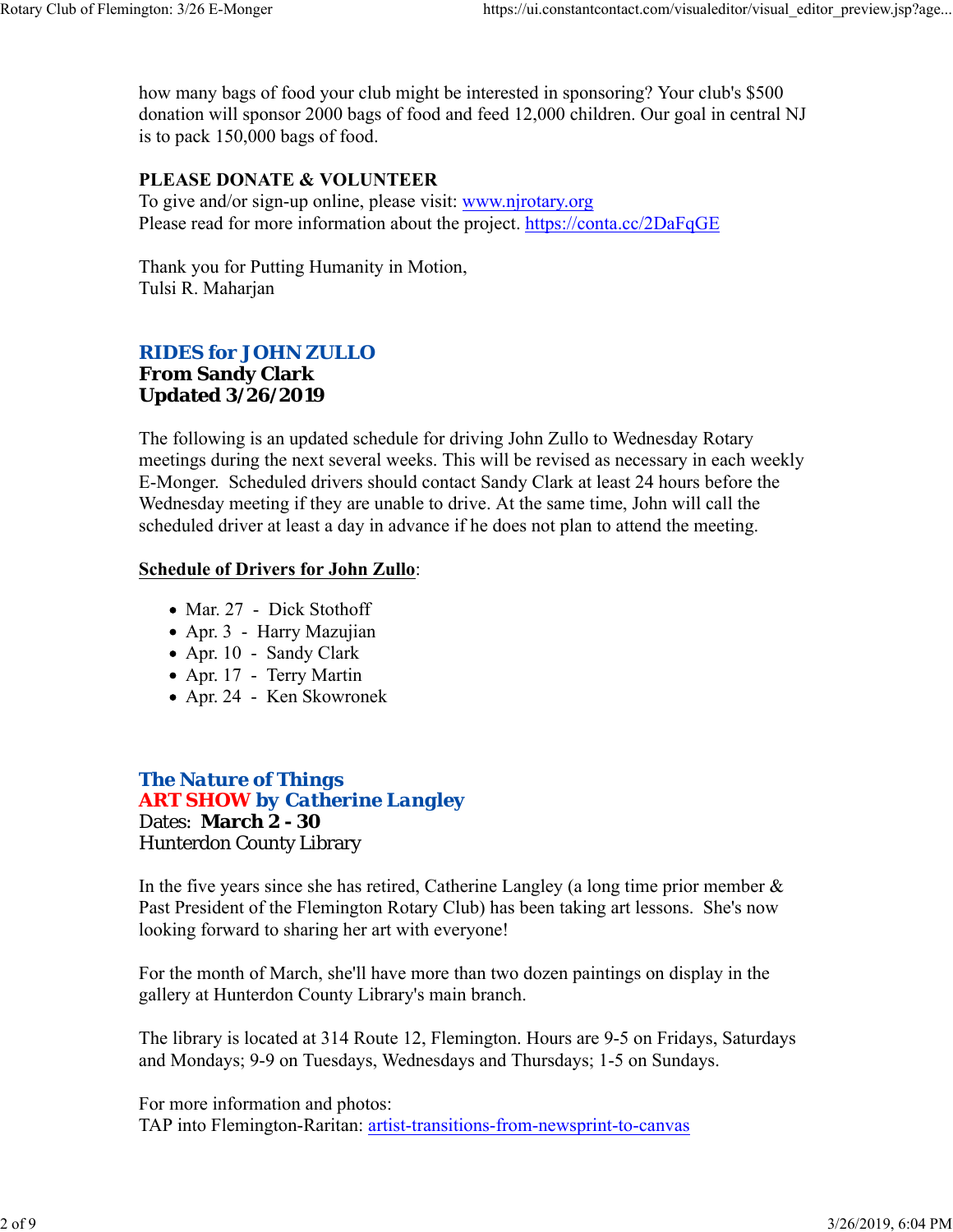Eventbrite: art-show-the-nature-of-things-tickets-56522462206

**Click Here** to see some **photos** of the reception, held on Sunday, March 3.

For some additional **photos** from the reception: https://www.facebook.com/catherine.langley.581/media\_set?set=a.2952773138069785& type=3



# *Interact Club at H.C.R.H.S*

Ann Del Campo and Harry Mazujian are attending Interact Meetings at H.C.R.H.S. and will be sharing activities and updates as they learn about them.



# *Follow Us on Facebook*

The Rotary Club of Flemington is on Facebook with two (2) different Facebook pages! One page is for all information about the Rotary Club of Flemington. The second page is

dedicated to the BeerFest event. Click the links below to access our Facebook pages:

- Rotary Club of Flemington, NJ
- Flemington Rotary BeerFest



#### *The Flemington Rotary MEMBER DIRECTORY Is Updated on the Website*

A PDF copy of the Club Directory kept on the club website, located on the password protected "**Members Only**" page. To access this, simply goto **www.FlemingtonRotaryNJ.org** and click on "Members

Only" in the upper left. The page is password protected. If you do not have the password, simply email us and request it.

If you see any updates that need to be made (a change of address, email, phone number, something is not listed correctly, etc.), please email Sandy Clark and request any changes to be made. **Click Here** to generate an email to Sandy.



# *SPEAKERS & PROGRAMS BEING SOUGHT*

**Jeff Moore**, our Program Chair, is looking for speaker & program ideas for upcoming meetings. If you have any leads, please pass them onto Jeff, who will follow-up to schedule the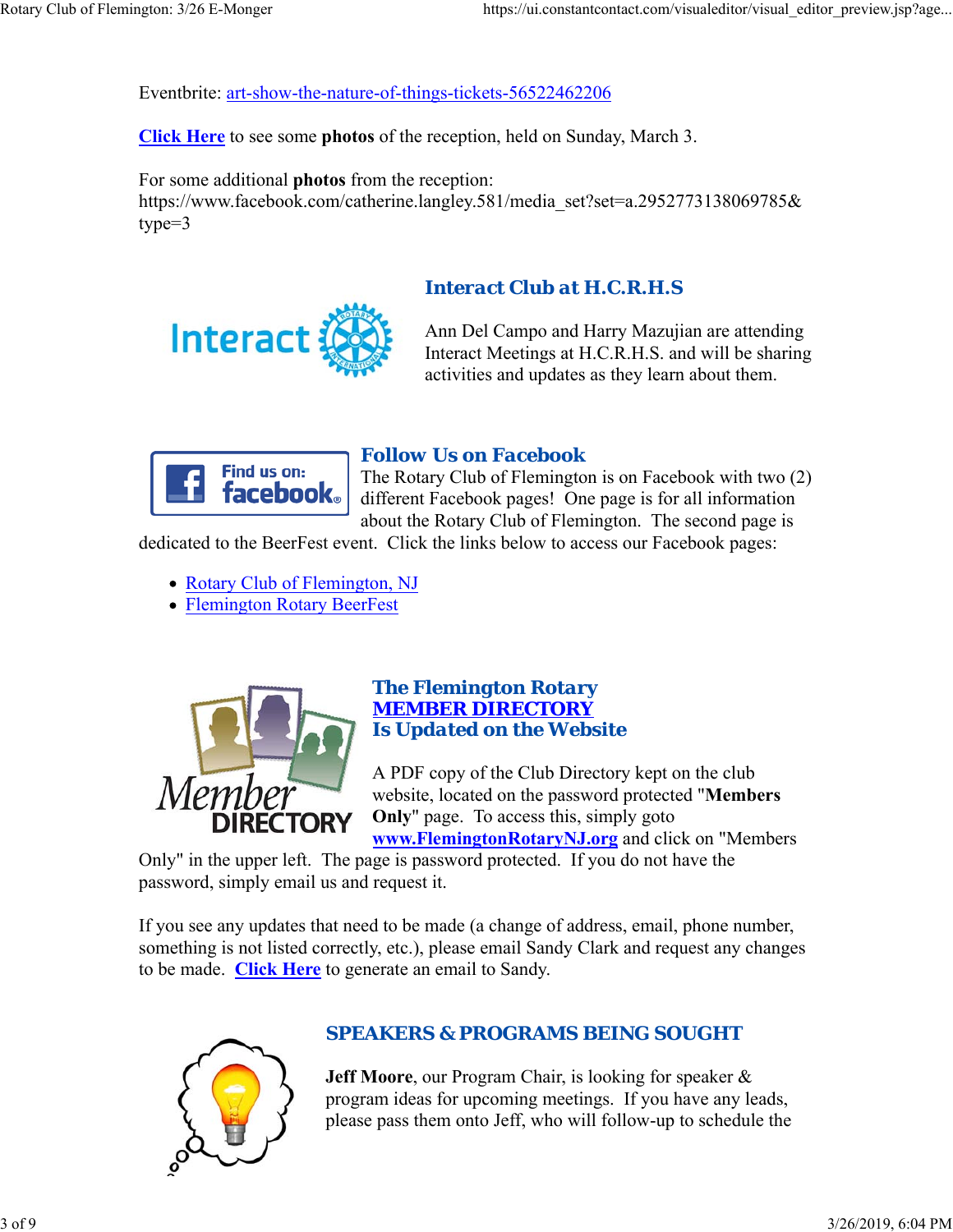speaker.

**Click here** to generate an email directly to Jeff.



As you know, the Rotary Club of Flemington is a member of the H.C. Chamber of Commerce. This enables all Rotarians the ability to attend a Chamber function as a "member". If someone asks you what your business is, you would explain that you are a member representing the Rotary Club of Flemington. **Click Here** to visit the Chamber website for a listing of upcoming events.

## *ROTARY DISTRICT 7475 NEWS*

**Click Here** to read the current news from our Rotary District 7475.

## *UPCOMING DATES TO NOTE:*

Wed, 4/03: Jaime Bennett, Community Outreach Coordinator of the Visiting Nurses Association (VNA) of Northern New Jersey, will be sharing information on Vaccinations - which ones you need, why they're important, and revealing the truth behind some common vaccine myths. VNA is a Non-Profit Home Health and Hospice Agency serving Hunterdon, Morris, Warren and Sussex Counties. In addition to in-home care, VNA provides a variety of community health education programs.

Wed, 4/10: TBA. Wed, 4/17: TBA. Wed, 4/24: TBA.

**Next RCOF Board Meeting:** Wed, TBA at 5:30 PM (Usually the 3<sup>rd</sup> Wed). Next BeerFest Meeting: Wed, 3/27 at 6:30 PM (Usually the 3<sup>rd</sup> Wed). **Next Membership Meeting:** Wed, TBA at 1:30 PM (Usually the 2<sup>nd</sup> Wed).

**Upcoming RCOF Club Events, Fundraisers, Fellowship Events, Etc**.: 10/19 (Sat): Flemington Rotary BeerFest (Nex Level Arena)

### **Rotary District 7475 Events & Functions:**

4/20: Rotary Leadership Institute, 7:30 am to 3:30 pm (West Orange High School) 5/3-5: District Conference in Gettysburg 5/13: District Training Assembly 6/1-5: Rotary International Convention - Hamburg Germany 6/21-23: RYLA (Rotary Youth Leadership Awards) 6/24: District Banner Exchange (Change Over Dinner)

## *COMMITTEE LIST:*

**Click Here** to download the listing of all current Club Committee's and its members.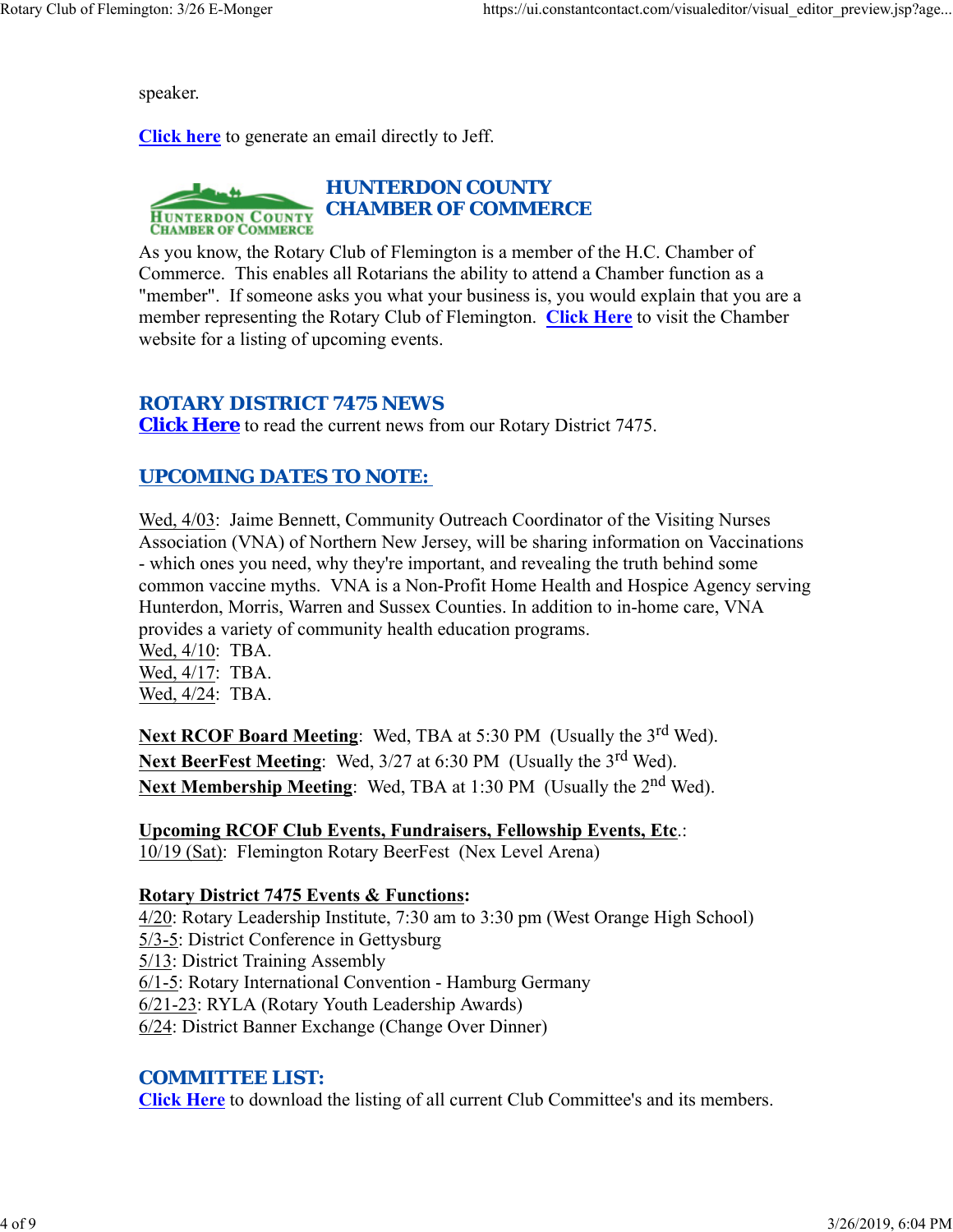## *"MEMBERS ONLY" WEBSITE:*

## **Click Here for the Members Only section of the website to find:**

1) The "Membership Proposal Form" to propose a new member.

- 2) New Member Information.
- 3) An Online Copy of the Club Membership Directory.
- 4) A Link to All Photos Albums of the Club.

## *ROTARY WEBSITE LINKS:*

Rotary International: **www.Rotary.org** Rotary District 7510: **www.RotaryNJ.org**

## *NEARBY ROTARY CLUB MEETINGS:*

As A Rotarian, you are Welcome to attend a Rotary Club meeting anywhere in the world. Click here for the Rotary Club Locator App. Or see below for some local meetings:

#### Mondays

**Lambertville/New Hope** (6:30 pm) - Lambertville Station Restaurant; 11 Bridge Street, Lambertville NJ 08530

#### Tuesdays

**Whitehouse** (12:15 pm) - The Rail; 157 Main Street, Whitehouse Station, NJ 08889 **Princeton** (12:15 pm) - The Nassau Club; 6 Mercer Street, Princeton, NJ 08540

#### Wednesdays

**Branchburg Township** (7:30 am): Stoney Brook Grille; 1285 Route 28, North Branch, NJ 08876

**Flemington** (12:15pm): Al Fresco's Restaurant; 100 Reaville Ave, Flemington, NJ 08822 **Hillsborough Township** (6:15 pm): The Landing Restaurant; 311 Amwell Road, Hillsborough, NJ 08844

### Thursdays

**Clinton Sunrise** (7:30 am): Clinton Fire House; Old Hwy. 22 & New Street, Clinton, NJ 08809

**Montgomery/Rocky Hill** (7:30am): Cherry Valley Country Club; 125 Country Club Drive, Skillman, NJ 08558

**Somerville/Bridgewater** (12:15 pm): Raritan Valley Country Club; 747 State Route 28, Bridgewater, NJ 08807

**Trenton** (12:15 pm): Trenton Country Club; 201 Sullivan Way, West Trenton, NJ 08628

### Fridays

**North Hunterdon** (12:15 pm): Mountain View Chalet; 154 Route 173, Asbury, NJ 08802

**Princeton Corridor** (12:15pm): Hyatt Regency; 102 Carnegie Center, Rt. 1 North, Princeton, NJ 08540

### eClub

**Rotary eClub of Hunterdon Horizon**: View website for meetings or online makeups.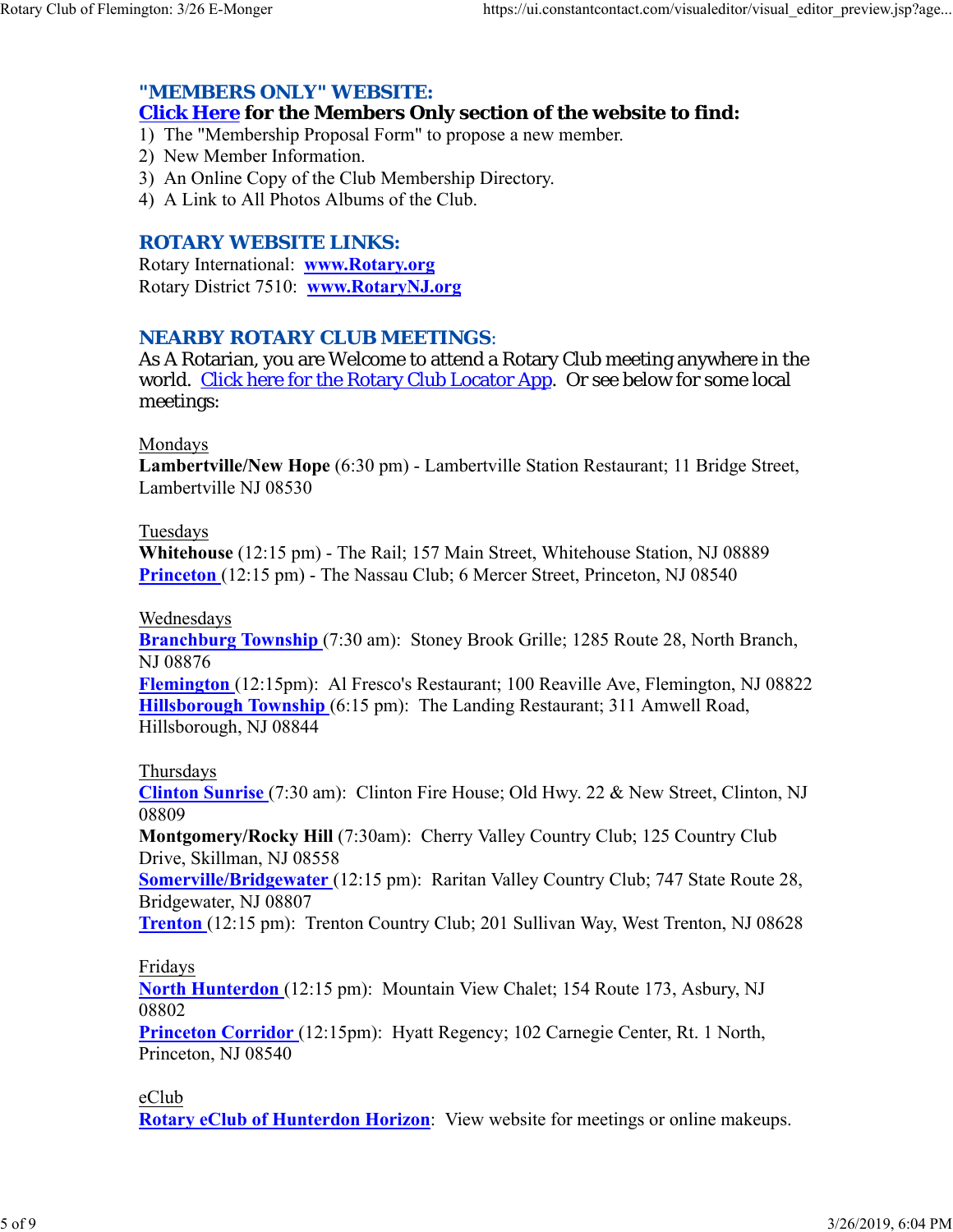# RI President's Call for Action in **2018-2019**: **"Be the Inspiration" Rotary Club of Flemington, NJ - Our 95th Year** Founded October 3, 1923 \* Charter #1529 \* District 7475

| Club President                           | <b>Nik Kritharis</b>                       |  |
|------------------------------------------|--------------------------------------------|--|
| President-Elect                          | Ann del Campo                              |  |
| Secretary                                | <b>Kyle Fogarty</b>                        |  |
| Treasurer, General                       | <b>Terry Ownes</b>                         |  |
| Treasurer, Lunch                         | <b>Ken Skowronek</b>                       |  |
| <b>Board Member</b>                      | <b>Kim Metz</b> (immediate Past-President) |  |
| <b>Board Member</b>                      | <b>Sandy Clark</b>                         |  |
| <b>Board Member</b>                      | D.J. Wright                                |  |
| Sergeant-at-Arms                         | <b>Tom Fisher</b>                          |  |
| R.I. President                           | Barry Rassin (New Providence, Bahamas)     |  |
| District Governor (DG)                   | <b>John Wilson</b> (Newark)                |  |
| District Governor Elect (DGE)            | <b>Ray Freaney (Madison)</b>               |  |
| District Governor Designee (DGD)         | M. Ann Walko (Watchung-Warren)             |  |
| <b>Assistant District Governor (ADG)</b> | Jeannie Tsukamoto (***)<br>$\blacksquare$  |  |

Club Meetings: **Wednesday, 12:15 pm, Al Fresco's** 100 Reaville Avenue - Flemington, NJ 08822

# **Flemington Rotary Foundation - Officers**

Note terms run from July 1 through June 30th on the years listed

| President      | <b>Bob Chittenden</b> (2018 - 2023) |
|----------------|-------------------------------------|
| Vice-President | <b>Bob Newland</b> (2018 - 2022)    |
| Secretary      | <b>Sandy Clark</b> (2017 - 2020)    |
| Treasurer      | <b>Kim Metz</b> $(2018 - 2019)$     |
| Board Member   | <b>D.J. Wright</b> (2017 - 2021)    |



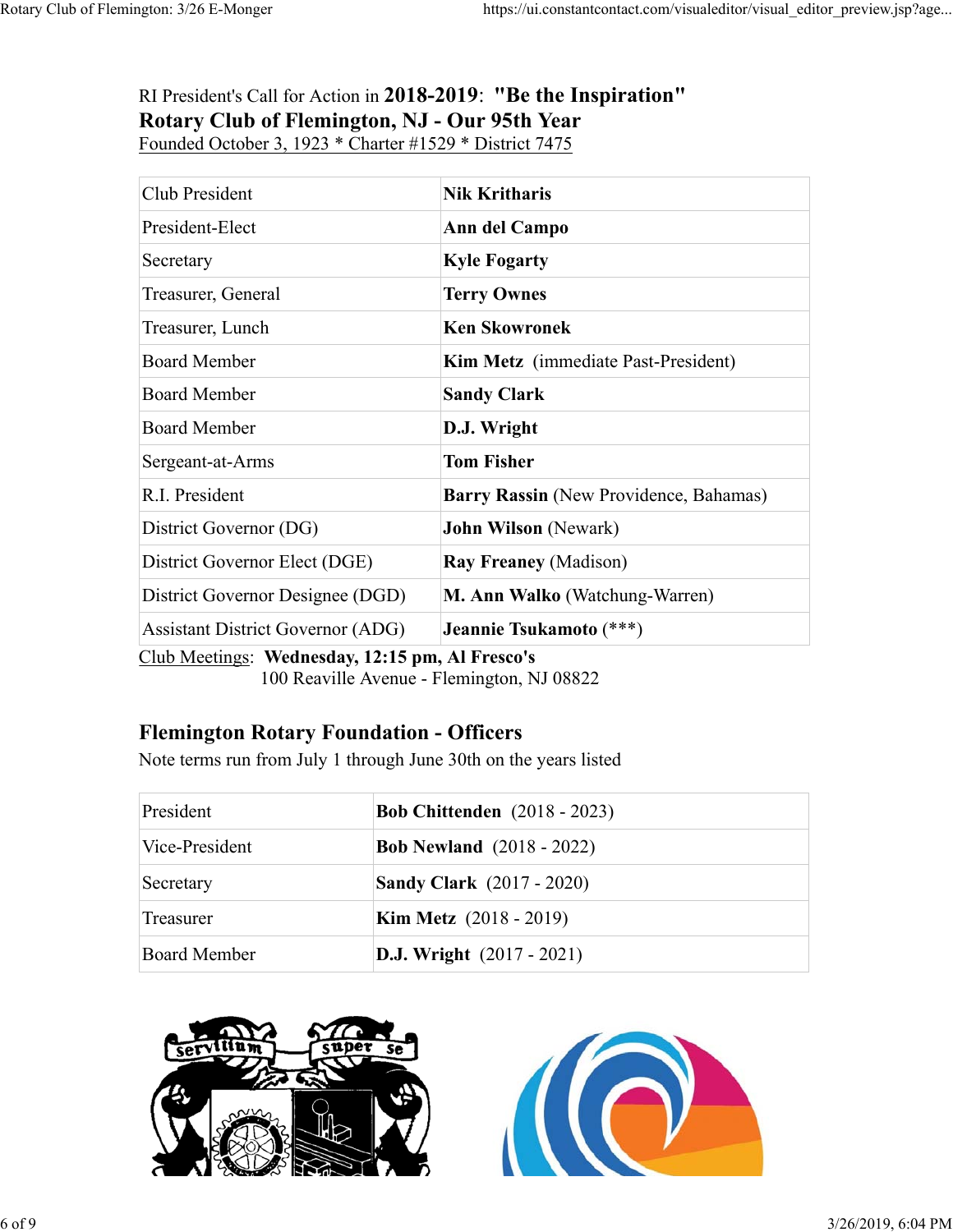

**MISSION STATEMENT:** The mission of Rotary International is to assist and guide Rotarians and Rotary clubs to accomplish the Object of Rotary to ensure Rotary's continuing relevance and to help build a better world, emphasizing service activities by individuals and groups that enhance the quality of life and human dignity, encouraging high ethical standards, and creating greater understanding among all people to advance the search for peace in the world.

**THE OBJECT OF ROTARY:** The object of Rotary is to encourage and foster the ideal of service as a basis of worthy enterprise and, in particular, to encourage and foster:

**1st**: The development of acquaintance as an opportunity for service;

**2nd**: High ethical standards in business and professions, the recognition of the worthiness of all useful occupations, and the dignifying of each Rotarian's occupation as an opportunity to serve society;

**3rd**: The application of the ideal of service in each Rotarian's personal, business and community life;

**4th**: The advancement of international understanding, goodwill, and peace through a world fellowship of business and professional persons united in the ideal of service.

**THE 4-WAY TEST:** "Of the things we think, say or do:

- **1st**: Is it the Truth?
- 2<sup>nd</sup>: Is it Fair to all concerned?
- **3rd**: Will it build goodwill and better friendships?
- **4th**: Will it be beneficial to all concerned?"

# *ROTARY's AVENUE'S OF SERVICE*:

**1)** Through **Club Service**, we have fun, build lasting friendships, and make sure that our club runs well.

**2)** Through **Vocational Service**, we volunteer our professional skills to serve others and promote integrity in everything we do.

**3)** Through **Community Service**, we address local needs and work with our community to bring lasting improvements.

**4)** Through **International Service**, we meet humanitarian needs around the globe and promote world understanding and peace.

**5)** Through **Youth Service**, we work with young people to help them become the next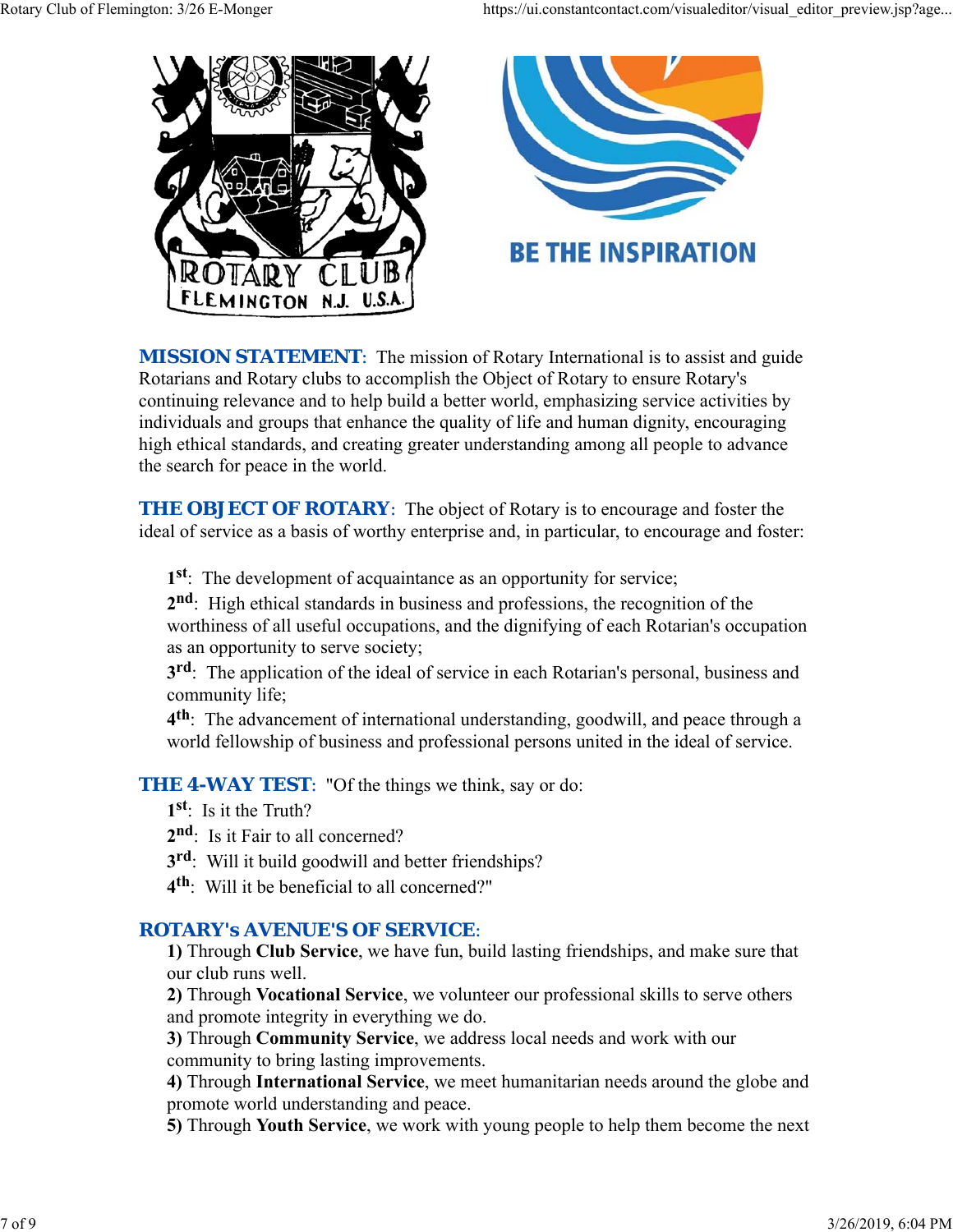generation of leaders, visionaries, and peacemakers.

## **2018-2019 CLUB MEMBER ROSTER Rotary Club of Flemington, NJ** Current Number of Members: 36

| <b>Rotarian</b>                   | <b>Member Since</b> | <b>Classification</b>             |
|-----------------------------------|---------------------|-----------------------------------|
| Bohler, Herbert C. (Herb)         | 1977                | <b>Specialty Advertising</b>      |
| Chittenden, Robert L. (Bob)       | 2003                | M.E.F.P. Consulting Engineering   |
| Clark, Arthur L. (Sandy)          | 1987                | Printing                          |
| Davidson, James G. (Jim)          | 2002                | <b>Rubber Products</b>            |
| del Campo, Ann                    | 2016                | <b>Scientist &amp; Farmer</b>     |
| Ferrari, Frederick J. (Fred)      | 1964                | Orthodontia                       |
| Fisher, Charles H. (Charlie)      | 1961                | <b>Funeral Services</b>           |
| Fisher, Thomas H. (Tom)           | 2012                | Property & Casualty Insurance     |
| Fogarty, Kyle M.                  | 2017                | <b>Financial Advisor</b>          |
| Harrison, Jeffrey (Jeff)          | 1996                | Psychotherapy                     |
| Hyatt, Frederic D. (Fred)         | 2017                | Retired - Aerospace               |
| Kamnitsis, Christopher P. (Chris) | 2001                | <b>Financial Planning</b>         |
| Kritharis, Nikolaos (Nik)         | 2016                | Dentistry                         |
| Liebross, Ira                     | 1997                | <b>Family Medicine</b>            |
| Loew, Darren                      | 2002                | Orthodontics                      |
| Martin, Teresa (Terry)            | 1993                | Solid Waste/Recycling             |
| Mazujian, Harry                   | 2004                | Clergy                            |
| McWilliams, Nancy                 | 1992                | Psychotherapy                     |
| Metz, Kim                         | 2007                | <b>Technical Education</b>        |
| Moore, Jeffrey (Jeff)             | 2018                | <b>Education - Secondary</b>      |
| Muller, George D.                 | 1964                | <b>Cut Glass Manufacturing</b>    |
| Newland, Robert D. (Bob)          | 1998                | Insurance                         |
| Ownes, Terry M.                   | 1987                | <b>Floor Covering</b>             |
| Phelan, Christopher J. (Chris)    | 2009                | <b>Chamber Of Commerce</b>        |
| Randolph, R. Wayne                | 1982                | <b>Veterinary Medicine</b>        |
| Ruberto, Johanna S.               | 2016                | <b>High School Administration</b> |
| Schaible, R. Michael (Mick)       | 1998                | <b>Appraisal Services</b>         |
| Skowronek, Kenneth J. (Ken)       | 1994                | <b>Family Law</b>                 |
| Stothoff, Richard H. (Dick)       | 1966                | <b>Sanitary Engineering</b>       |
| Widico, Karen A.                  | 1997                | <b>Public Health Services</b>     |
| Williams, Gwen                    | 1991                | Purchasing/Manufacturing          |
| Wise, Robert (Bob)                | 1992                | <b>Hospital Administration</b>    |
| Woske, Harry                      | 1977                | Cardiology                        |
| Wright, Daniel J. (D.J.)          | 2003                | <b>Funeral Services</b>           |
| Ziegler, Joseph E. (Joe)          | 1988                | <b>Investment Advisor</b>         |